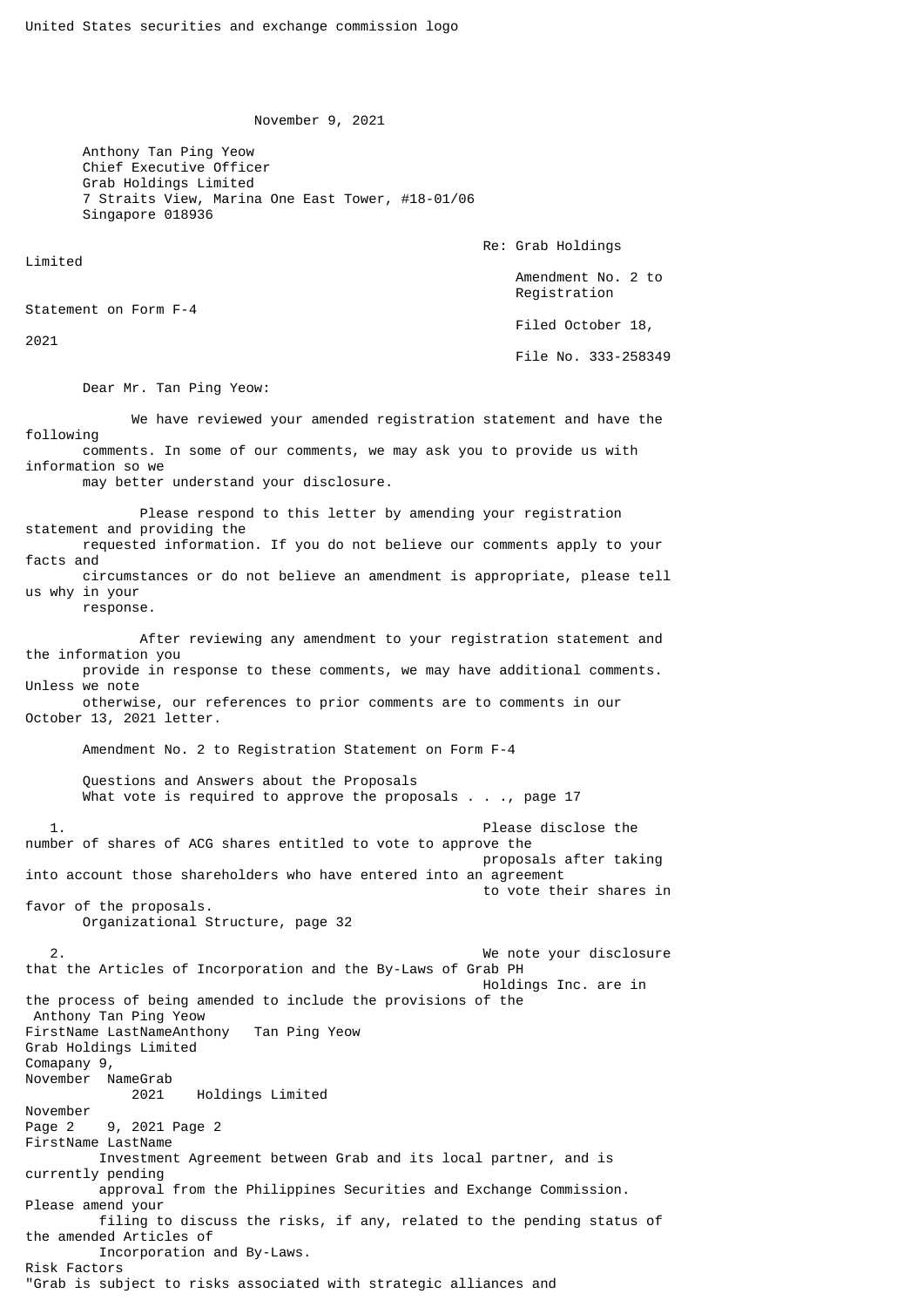partnerships.", page 71

3. Please tell us why you removed the risk factor disclosure outlining the risks associated with respect to Grab's shareholding in the entity through which it holds its interest in OVO. "The Business Combination may be completed even though . . .", page 106 4. We note your response to comment 8, and your amended disclosure on pages 107 and 139. Given that the "Grab Disclosure Letter" is a defined term highlighted in your filing, please amend your disclosure to clearly explain: (1) the purpose of the Grab Disclosure Letter; (2) when you entered into the Grab Disclosure Letter; and (3) the material terms contained in the Grab Disclosure Letter. While your current disclosure explains how Section 1.1 of the letter functions and that the letter contains material terms that are also contained in the proxy statement/prospectus, the circumstances surrounding the letter, its purpose, and its terms, remain unclear. Risks Relating to GHL "GHL will issue GHL Class A Ordinary Shares . . .", page 110 We note your amended disclosure that Grab is exploring plans under which the shares that certain strategic partners and investors of Grab hold in certain subsidiaries or joint ventures of Grab would be exchanged, and investors would ultimately receive GHL Class A Ordinary Shares. Further, "Grab has started preliminary discussions with some of these strategic partners and investors, but has not finalized or committed to a plan." Please disclose the maximum amount of GHL Class A Ordinary shares that would be issued if all strategic partners and investors participated in this exchange. Please confirm that, if Grab finalizes or commits to a plan with any of these strategic partners or investors prior to requesting acceleration of the current F-4, the company will file a pre-effective amendment describing the plan(s). Background of the Business Combination, page 155 6. We note your response to comment 10, and your amended disclosure on page 155. However, your amended disclosure is not completely responsive to our comment. Please amend your disclosure to discuss the reasons specific to each party for why they were ultimately not pursued by the board. 7. We note your amended disclosure that "\$6.8 million will be disbursed among J.P. Morgan, Morgan Stanley, Evercore and UBS upon the consummation of the Business Anthony Tan Ping Yeow FirstName LastNameAnthony Tan Ping Yeow Grab Holdings Limited Comapany 9, November NameGrab 2021 Holdings Limited November Page 3 9, 2021 Page 3 FirstName LastName Combination, subject to AGC Board's discretion, with the exact allocation to be determined closer to the closing of the Business Combination." Please disclose the services for which each of the aforementioned entities will receive a portion of this \$6.8 million, and describe the factors the board will consider in determining the allocation. Please also disclose the basis for the additional \$8.2 million in fees the board can pay at its discretion. 8. We note your amended disclosure that the AGC board considered certain pending and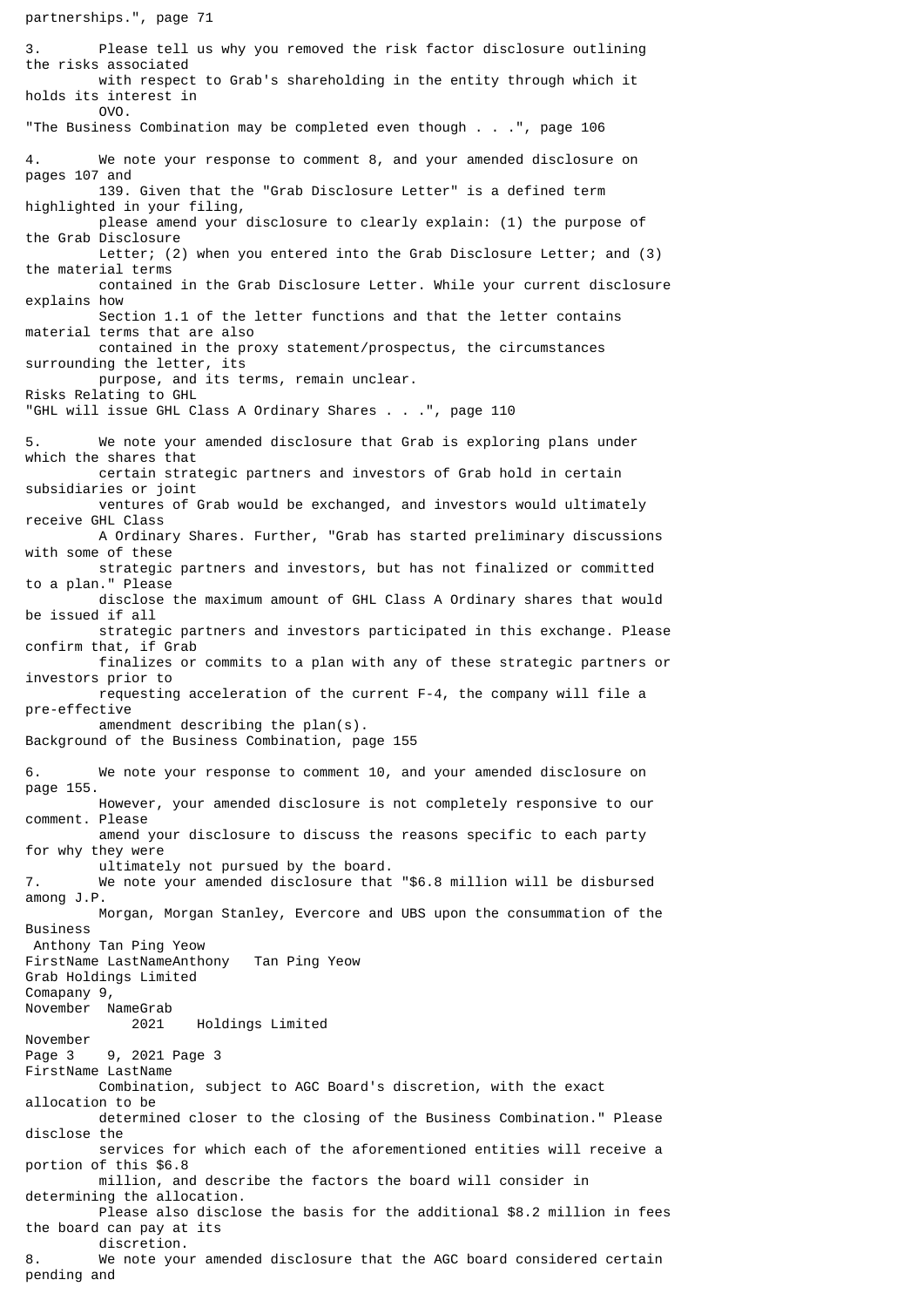potential litigation matters, including those related to driver-partner incentives and the investigation relating to potential violations of certain anti-corruption laws related to its operations in one of the countries in which it operates and has voluntarily self-reported the potential violations to the U.S. Department of Justice." Please describe what specifically the board considered with respect to these matters, any material discussions about such matters, how the board evaluated the potential risks, and how such matters influenced the negotiations and final terms of the business combination. Please also disclose elsewhere any material information relating to pending or potential litigation matters related to driver-partner incentives. We note your response to comment 12, and your amended disclosure that "Each of the diligence materials were prepared in connection with the transaction and therefore materially related to the transaction." In this regard, please provide the disclosures required by Item 14(b)(6) of Schedule 14A and Item 1015(b) of Regulation M-A, or tell us why you believe you are not required to do so. Please also discuss any material issues in the diligence reports and the discussions related to such issues, including how they impacted negotiations.<br>Me note your revisions We note your revisions in response to comment 13, however your disclosure continues to list the topics discussed at the meetings without explaining what was considered and discussed about such topics and how they were considered or evaluated by the board. As one example only, where you state that the board evaluated the sufficiency of Grab's protection of its brand value and technology, as well as the potential for infringement or competition, you do not identify what particular technology or core assets you were referring to, the specific risk of infringement or competition, or how it could adversely impact Grab. Please revise accordingly. Certain Prospective Operational and Financial Information, page 169 11. You disclose on page 171 that the projections are based on assumptions of an increasing number of users of Grab's services, increasing transaction frequency and spend per transaction, and that incentives as a percentage of GMV will continue to decline. Please quantify such assumptions so that investors are able to evaluate whether such assumptions are consistent with past trends. Please also explain why you believe that you will have an increasing number of users given that MTUs for recent periods appear to be stagnant and are below the MTUs for 2019. Anthony Tan Ping Yeow Grab Holdings Limited November 9, 2021 Page 4 Corporate Structure, page 296 12. Please identify the "local partners" referenced in this section, or tell us why you believe you are not required to do so. Key Operating Metrics, page 349

13. We are still reviewing your response to comment 34 and may have additional comments. Monthly Transacting Users, page 350

14. We note your response to comment 33 and your statement that "MTU data regarding specific products and offerings is less useful as a reflection of